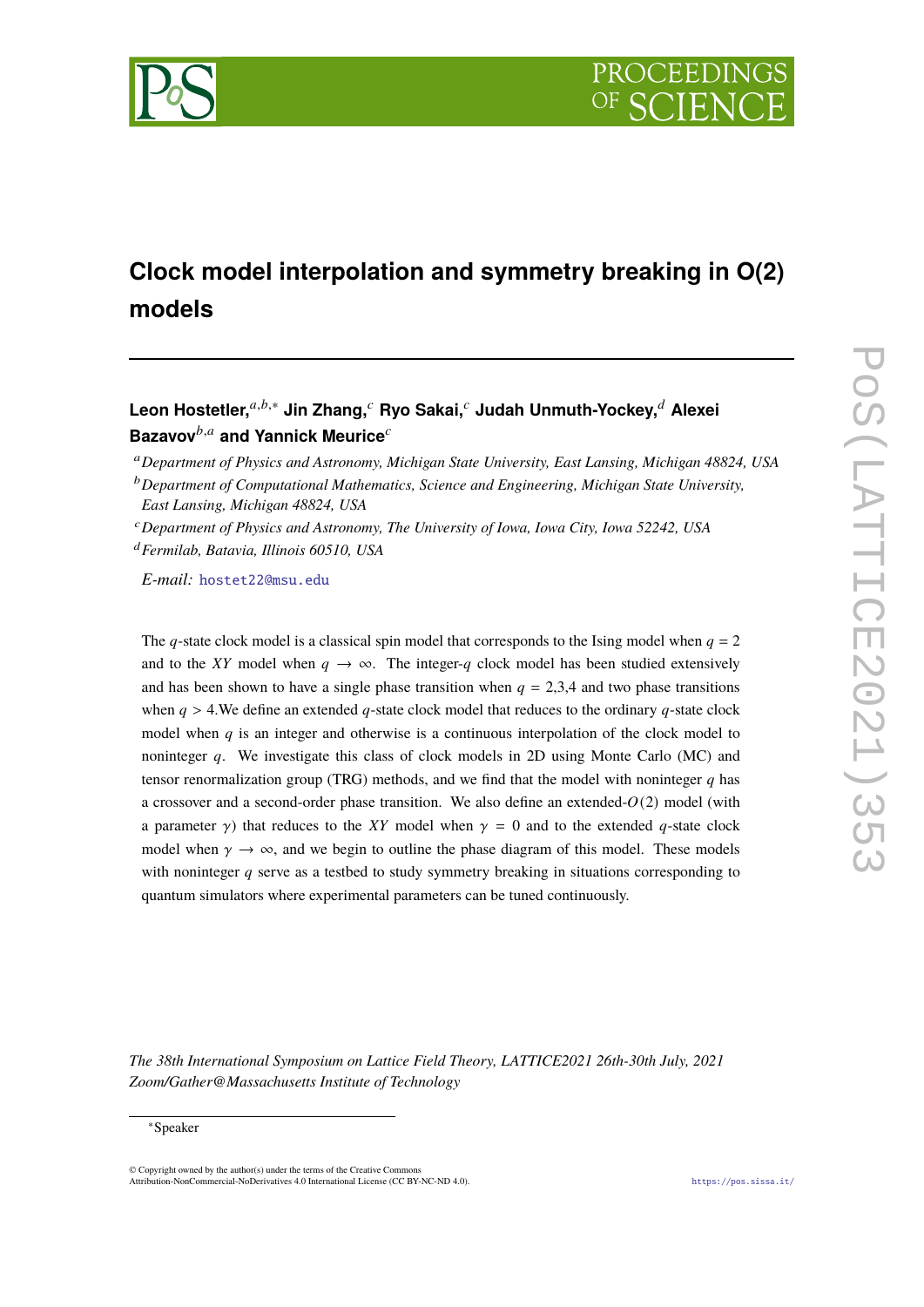## **1. Introduction**

Implementation of quantum field theoretical models on a quantum computer (either digital or analog) requires some form of discretization, either directly in the field variables or in the expansion of the Boltzmann weight in the path integral. *q*-state clock models with the  $\mathbb{Z}_q$  symmetry serve as viable discrete approximations for models with continuous Abelian symmetries. To understand the applicability of such discretization schemes we have recently proposed [\[1\]](#page-8-0) a class of models, called the extended  $q$ -state clock models, that interpolates the conventional  $q$ -state clock models to noninteger values of q. As the q-state clock models reduce to the  $O(2)$  model in the limit  $q \to \infty$ , we have also constructed a class of extended- $O(2)$  models where a symmetry breaking term with a tunable coupling  $\gamma$  allows one to smoothly interpolate between the  $O(2)$  model ( $\gamma = 0$ ) and the extended q-state clock model ( $\gamma \rightarrow \infty$ ) [\[1\]](#page-8-0).

We present our results on studying these models in various limits with Monte Carlo (MC) and tensor renormalization group (TRG) methods and, based on these findings, suggest a possible phase diagram of the two-dimensional extended- $O(2)$  model in the  $(q, \beta, \gamma)$  parameter space.

## **2. A new class of models**

We define the extended- $O(2)$  model by adding a symmetry breaking term  $-\gamma \sum_{x} \cos(q\varphi_x)$  to the action of the classical  $O(2)$  model:

<span id="page-1-0"></span>
$$
S_{\text{ext-}O(2)} = -\beta \sum_{x,\mu} \cos(\varphi_{x+\hat{\mu}} - \varphi_x) - \gamma \sum_x \cos(q\varphi_x) - h \sum_x \cos(\varphi_x - \varphi_h), \tag{1}
$$

where  $\varphi_x$  are angular variables that encode the spin direction and  $(h, \varphi_h)$  are the magnitude and direction of the external magnetic field.

In the limit  $\gamma \rightarrow \infty$  the dominant spin directions are the ones that maximize the second term in Eq. [\(1\)](#page-1-0), *i.e.*  $q\varphi_x = 2\pi k$ ,  $k \in \mathbb{Z}$ . Thus, for integer q this limit reduces the action in Eq. (1) to the one of the q-state clock model, while for noninteger q we consider the  $\gamma \to \infty$  limit to be the *definition* of the extended  $q$ -state clock model where the spins take the directions

<span id="page-1-1"></span>
$$
0 \le \varphi_x^{(k)} = \frac{2\pi k}{q} < 2\pi. \tag{2}
$$

These "allowed" directions divide the unit circle into  $\lceil q \rceil$  arcs of which  $\lceil q \rceil - 1$  have measure  $2\pi/q$ and the small remainder has measure

<span id="page-1-3"></span>
$$
\tilde{\phi} \equiv 2\pi \left( 1 - \frac{\lfloor q \rfloor}{q} \right),\tag{3}
$$

as illustrated in Fig. [1.](#page-2-0) Here  $\vert \ldots \vert$  denotes rounding down to the nearest integer, and  $\vert \ldots \vert$  denotes rounding up to the nearest integer.

For numerical simulations we consider the extended q-state clock model (*i.e.*  $\gamma \to \infty$ ) where the angles  $\varphi_x$  are allowed to take only the discrete values defined in Eq. [\(2\)](#page-1-1):

<span id="page-1-2"></span>
$$
S_{\text{ext-}q} = -\beta \sum_{x,\mu} \cos(\varphi_{x+\hat{\mu}} - \varphi_x) - h \sum_x \cos(\varphi_x - \varphi_h). \tag{4}
$$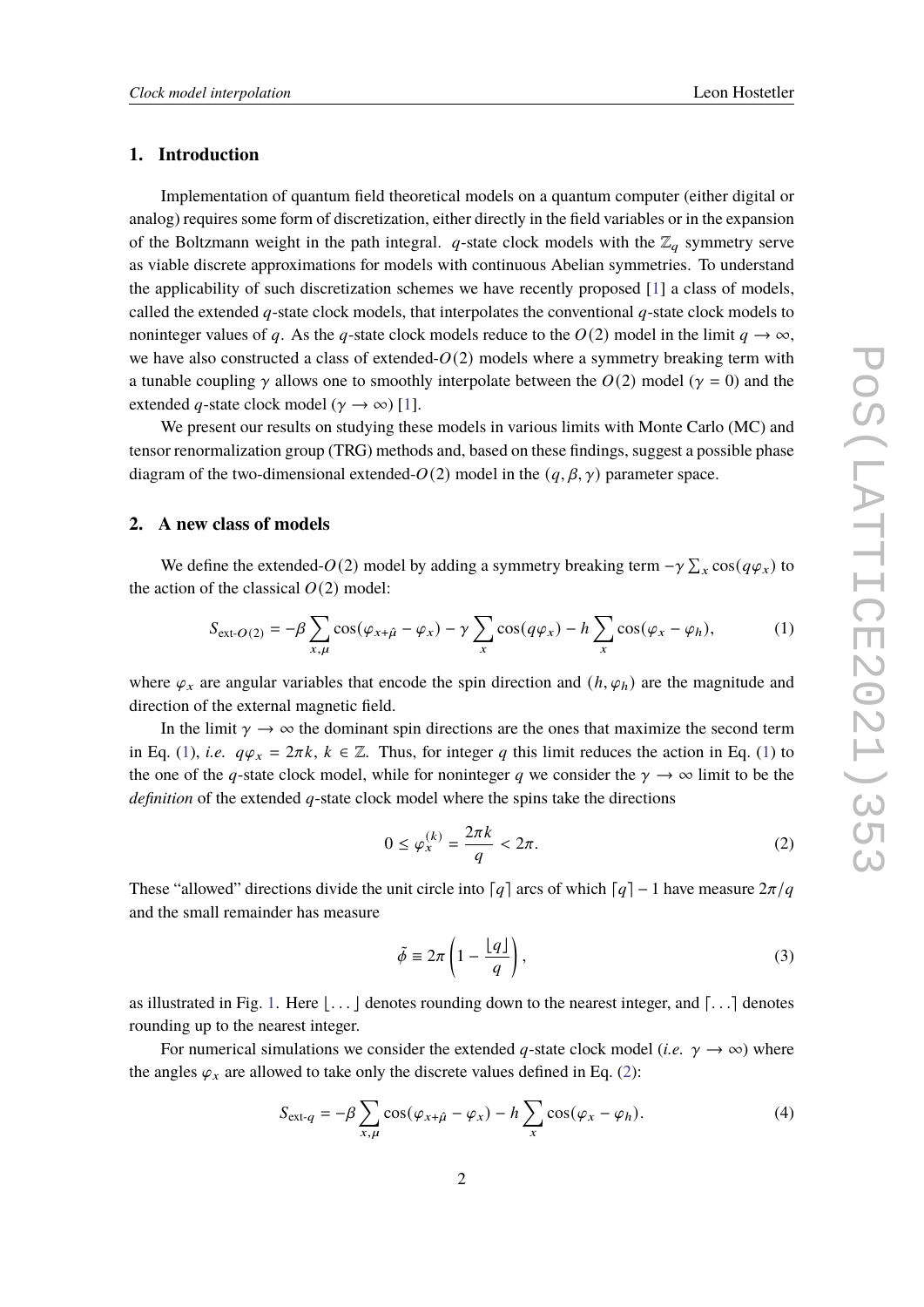

<span id="page-2-0"></span>**Figure 1:** Arrows indicate the allowed spin orientations for the extended q-state clock model when  $q = 5.5$ . Figure taken from [\[1\]](#page-8-0).

At noninteger q the action [\(4\)](#page-1-2) is no longer invariant under the operation  $\varphi \to \mod(\varphi + \varphi)$  $2\pi/q$ ,  $2\pi\lfloor q\rfloor/q$ ) (in index notation  $k \to \mod(k+1, \lfloor q\rfloor)$ ), *i.e.* the  $\mathbb{Z}_q$  symmetry is explicitly broken. However, there is a residual  $\mathbb{Z}_2$  symmetry with respect to the operation  $\varphi \to 2\pi - \varphi - \tilde{\varphi}$ (in index notation  $k \to \lfloor q \rfloor - k$ ).

The partition function is

$$
Z = \sum_{\{\varphi_x\}} e^{-S_{\text{ext}-q}},\tag{5}
$$

and the observables that we compute to study the critical behavior are the internal energy

<span id="page-2-2"></span>
$$
\langle E \rangle = \langle -\sum_{x,\mu} \cos(\varphi_{x+\hat{\mu}} - \varphi_x) \rangle = -\frac{\partial}{\partial \beta} \ln Z,\tag{6}
$$

the specific heat

<span id="page-2-3"></span>
$$
C = \frac{-\beta^2}{V} \frac{\partial \langle E \rangle}{\partial \beta} = \frac{\beta^2}{V} (\langle E^2 \rangle - \langle E \rangle^2),\tag{7}
$$

the magnetization

<span id="page-2-1"></span>
$$
\langle \vec{M} \rangle = \frac{\partial}{\partial \vec{h}} \ln Z = \left\langle \sum_{x} \vec{\sigma}_x \right\rangle, \quad \vec{\sigma}_x = (\cos \varphi_x, \sin \varphi_x), \tag{8}
$$

and the magnetic susceptibility

$$
\chi_{\vec{M}} = \frac{1}{V} \frac{\partial \langle \vec{M} \rangle}{\partial \vec{h}} = \frac{1}{V} \left( \langle \vec{M} \cdot \vec{M} \rangle - \langle \vec{M} \rangle \cdot \langle \vec{M} \rangle \right),\tag{9}
$$

where  $V$  is the total number of sites on the lattice.

In a finite system accessible to Monte Carlo simulations the spontaneous magnetization defined in Eq. [\(8\)](#page-2-1) averages out to 0 if there is no external magnetic field. For this reason we use proxy magnetization observables

<span id="page-2-4"></span>
$$
\langle |\vec{M}| \rangle = \left\langle \left| \sum_{x} \vec{\sigma}_{x} \right| \right\rangle \quad \text{and} \quad \chi_{|\vec{M}|} = \frac{1}{V} \left( \langle |\vec{M}|^{2} \rangle - \langle |\vec{M}| \rangle^{2} \right), \tag{10}
$$

as is often done in Monte Carlo simulations, *e.g.* Ref. [\[2\]](#page-8-1).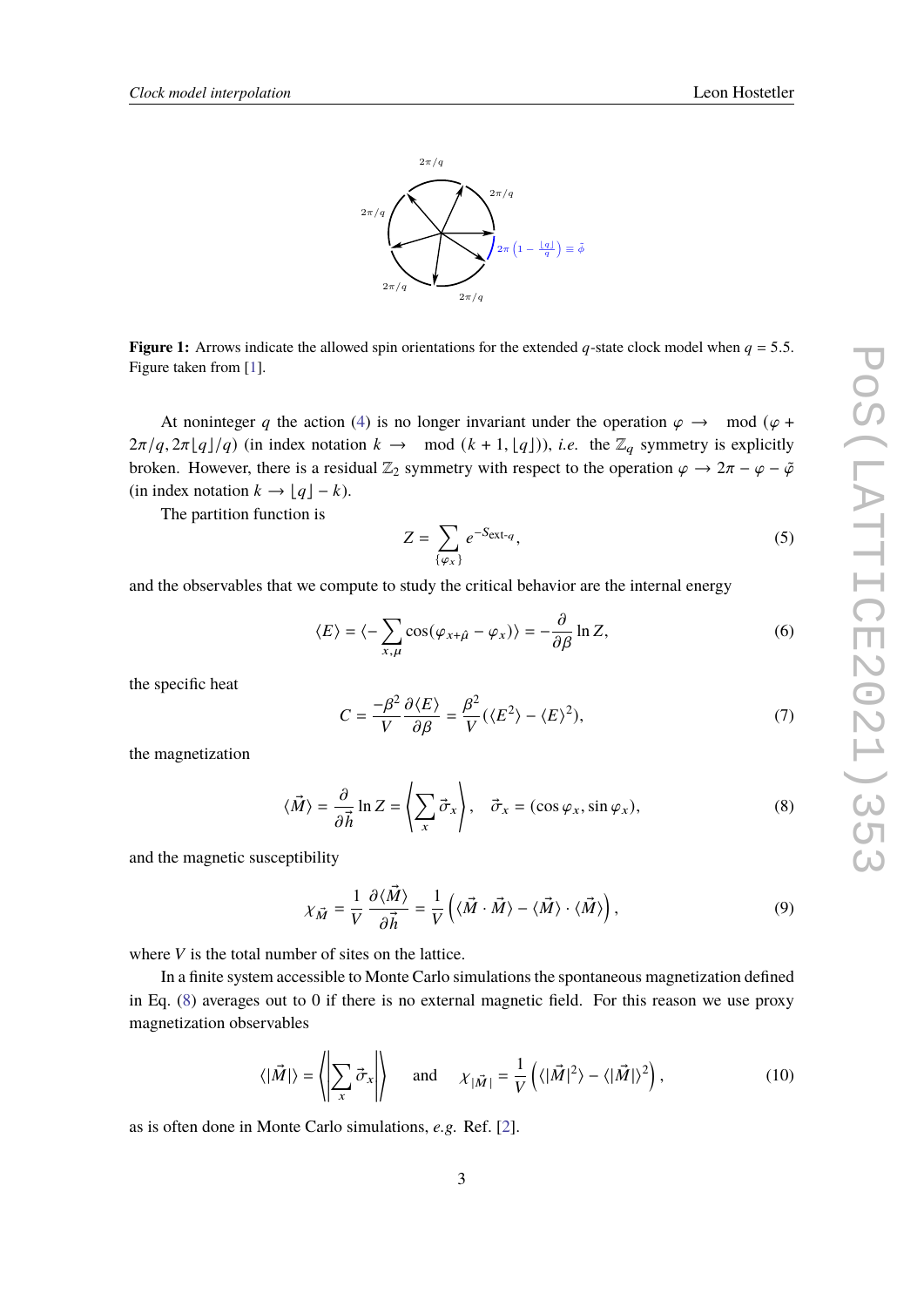<span id="page-3-0"></span>

**Figure 2:** Monte Carlo results from a heatbath algorithm for the extended q-state clock model on a  $4 \times 4$ lattice with  $4 < q \leq 5$ . The four panels show the energy density  $\langle E \rangle/V$ , specific heat C, proxy magnetization density  $\langle|\vec{M}|\rangle/V$  and magnetic susceptiblity  $\chi_{|\vec{M}|}$  . Statistical error bars are omitted since they are smaller than the line thickness. Dashed lines, where they occur, indicate regions where we have data but the uncertainty is not fully under control. Plots taken from [\[1\]](#page-8-0).

#### **3. Monte Carlo Results**

We performed Monte Carlo simulations for the two-dimensional extended  $q$ -state clock model without an external magnetic field on  $4 \times 4$  lattice. The updating was performed with a version of the heatbath algorithm from Ref. [\[3\]](#page-8-2) modified appropriately to handle noninteger values of  $q$ . In this initial round we mainly focused on scanning the parameter space and did not pursue larger lattices with Monte Carlo since the local updating algorithms suffer significant slowing down in the ordered phase at large values of the inverse temperature  $\beta$ .

Typically, we started from a random configuration (hot start) and performed  $2^{15}$  sweeps for equilibration followed by a production run with  $2^{30}$  sweeps. The measurements were performed once in  $2^8$  sweeps, giving us a time series of length of  $2^{22}$  for averaging and error analysis. For error propagation we used the jackknife method with  $2^6$  jackknife bins as described in Ref. [\[3\]](#page-8-2).

Results for  $4.1 \le q \le 5.0$  are shown in Fig. [2.](#page-3-0) The four panels show the energy density and the specific heat defined in Eqs. [\(6\)](#page-2-2) and [\(7\)](#page-2-3) and the proxy magnetization and susceptibility defined in Eq. [\(10\)](#page-2-4). We see a double-peak structure in the specific heat. As  $q \rightarrow 4$  from above, the peak at large- $\beta$  moves toward  $\beta = \infty$ . As  $q \rightarrow 5$  from below, the specific heat becomes that of the ordinary 5-state clock model. In the susceptibility, a double-peak structure appears at larger lattice sizes. In general, we find that the thermodynamic curves vary smoothly for  $n < q \le n + 1$  where *n* is an integer. When q goes from  $n \times n + \epsilon$ , the thermodynamic curves change abruptly since the number of spin orientations is increased by one. At  $q = n + \epsilon$ , the specific heat exhibits a double-peak structure with the second peak at very large  $\beta$ . As q is increased further, this second peak moves toward small  $\beta$ , until at  $q = n + 1$ , the thermodynamic curves of the integer- $(n + 1)$ -state clock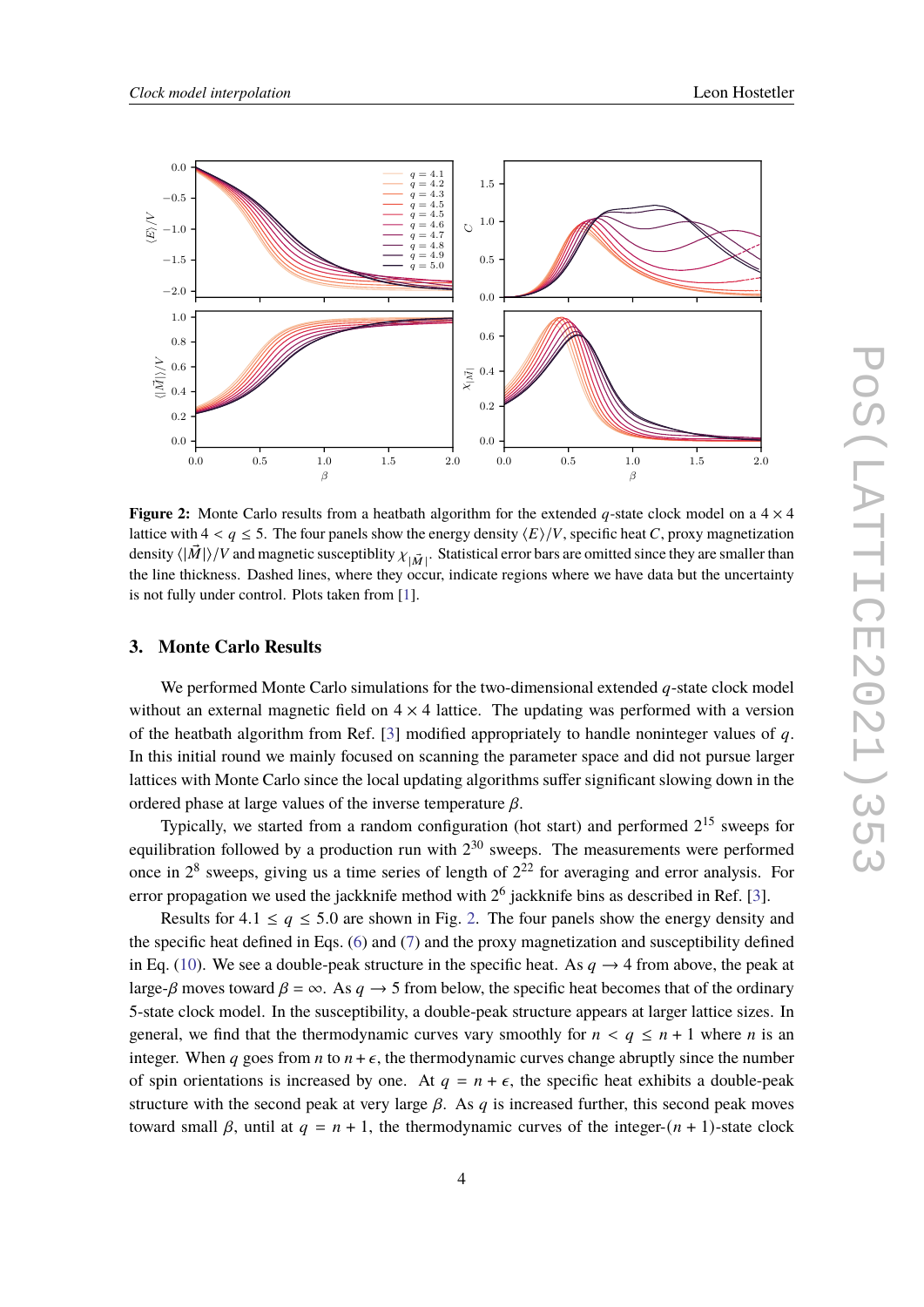<span id="page-4-1"></span>

**Figure 3:** The integrated autocorrelation time  $\tau_{int}$  (defined in Eq. [\(11\)](#page-4-0)) in the extended q-state clock model for  $4 < q \le 5$  on a  $4 \times 4$  lattice using a heatbath algorithm. Here, the observable used is the energy density. For integer  $q$ ,  $\tau_{int}$  is well-behaved and grows moderately near the critical points. For noninteger  $q$ ,  $\tau_{int}$  grows rapidly at large  $\beta$  resulting in a critical slowing down of the Monte Carlo method. Note the log scale on the vertical axis. Connecting lines are included to guide the eyes. Plot taken from [\[1\]](#page-8-0).

model are recovered.

In the small- $\beta$  (high temperature) regime, all allowed angles of the extended q-state clock model are essentially equally accessible. In this regime, the model is dominated by the approximate  $\mathbb{Z}_{\lceil q \rceil}$  symmetry, and it behaves approximately like a  $\lceil q \rceil$ -state clock model. In the large- $\beta$  (low temperature) regime, the model is dominated by the residual  $\mathbb{Z}_2$  symmetry, and it becomes a rescaled Ising model.

At large- $\beta$ , all the spins tend to magnetize along one specific direction among the  $\lceil q \rceil$  allowed directions. However, when  $q \notin \mathbb{Z}$ , the  $\mathbb{Z}_{\lceil q \rceil}$  symmetry is broken, and these directions are not all equivalent. To understand this, we can consider the case  $q = 5.5$  with the allowed spin directions illustrated in Fig. [1.](#page-2-0) For example, a configuration magnetized in the direction  $2\pi/q$  is not equivalent to one magnetized in the direction 0. In the first case, the probability of the spins flipping to a new direction is low because the neighboring directions are far away. In the second case, the probability of the spins flipping to a new direction is relatively high because of the small angular distance between directions 0 and  $-\tilde{\phi}$ . Thus, we find that at large  $\beta$ , the configuration space separates into two thermodynamically distinct sectors, and the Markov chain has trouble adequately sampling both sectors. The resulting Monte Carlo slowdown is illustrated by a sudden increase of the integrated autocorrelation time in the intermediate- $\beta$  regime as shown in Fig. [3.](#page-4-1)

For an observable  $O$ , an estimator of the integrated autocorrelation time is given by [\[3\]](#page-8-2)

<span id="page-4-0"></span>
$$
\tilde{\tau}_{O,int}(T) = 1 + 2 \sum_{t=1}^{T} \frac{C(t)}{C(0)},
$$
\n(11)

where  $C(t) = \langle O_i O_{i+t} \rangle - \langle O_i \rangle \langle O_{i+t} \rangle$  is the correlation function between the observable O measured at Markov times *i* and  $i + t$ . The integrated autocorrelation time  $\tau_{O, int}$  is estimated by finding a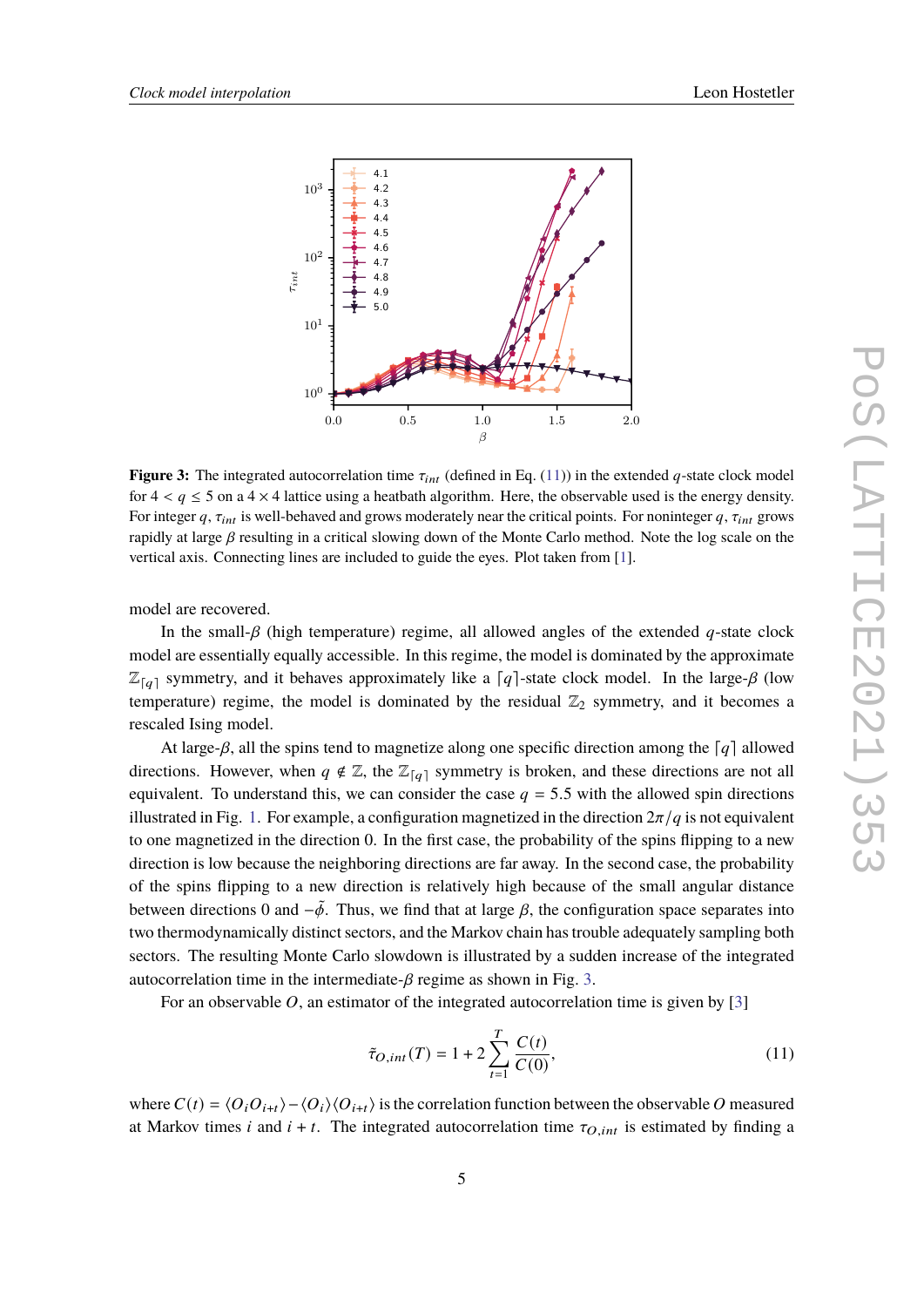<span id="page-5-0"></span>

**Figure 4:** The specific heat of the extended q-state clock model from TRG for  $q = 4.1, 4.5, 4.9,$  and 5.0. Each panel shows results for lattice sizes ranging from  $4 \times 4$  to  $128 \times 128$ . In all four examples, there is a double-peak structure (for  $q = 4.1$  the second peak is at  $\beta \sim 75$ ). Insets show that the second peak grows logarithmically with the linear system size  $L = \sqrt{V}$  when q is noninteger. Plots taken from [\[1\]](#page-8-0).

window in T for which  $\tilde{\tau}_{O, int}(T)$  is nearly independent of T.

To appropriately sample the configuration space we had to use large statistics. The effect of autocorrelation in our results was mitigated by discarding  $2<sup>8</sup>$  heatbath sweeps between each saved measurement. The saved measurements were then binned (i.e. preaveraged) with bin size  $2^{16}$  before calculating the means and variances. This approach was adequate for the  $4 \times 4$  lattice, but the Monte Carlo slowdown makes it difficult to study larger lattices, and is a strong motivation for using TRG.

## **4. TRG Results**

We studied the extended  $q$ -state clock model using a tensor renormalization group (TRG) method. This method does not suffer from the slowdown experienced with the Monte Carlo method, and so the model could be studied on much larger lattices and in the thermodynamic limit, allowing us to perform finite-size scaling and to characterize the phase transitions. The TRG results were validated by comparison with exact and Monte Carlo results on small lattices. A full description of the method is given in [\[1\]](#page-8-0).

In Fig. [4,](#page-5-0) we show the specific heat from TRG for  $q = 4.1, 4.5, 4.9,$  and 5.0 at volumes ranging from  $4 \times 4$  to  $128 \times 128$ . In general, there are two peaks in the specific heat. When  $q = 5.0$ , the two peaks show little dependence on volume for lattice sizes larger than  $32 \times 32$ . This is consistent with the two BKT transitions [\[4\]](#page-8-3) of the ordinary 5-state clock model. When  $q \notin \mathbb{Z}$ , we see that the first peak shows similar behavior, which indicates that the first peak is associated with either a crossover or a phase transition with an order larger than two. In contrast, the second peak grows logarithmically with volume, as shown in the insets for  $q = 4.5, 4.9$ . This indicates that the second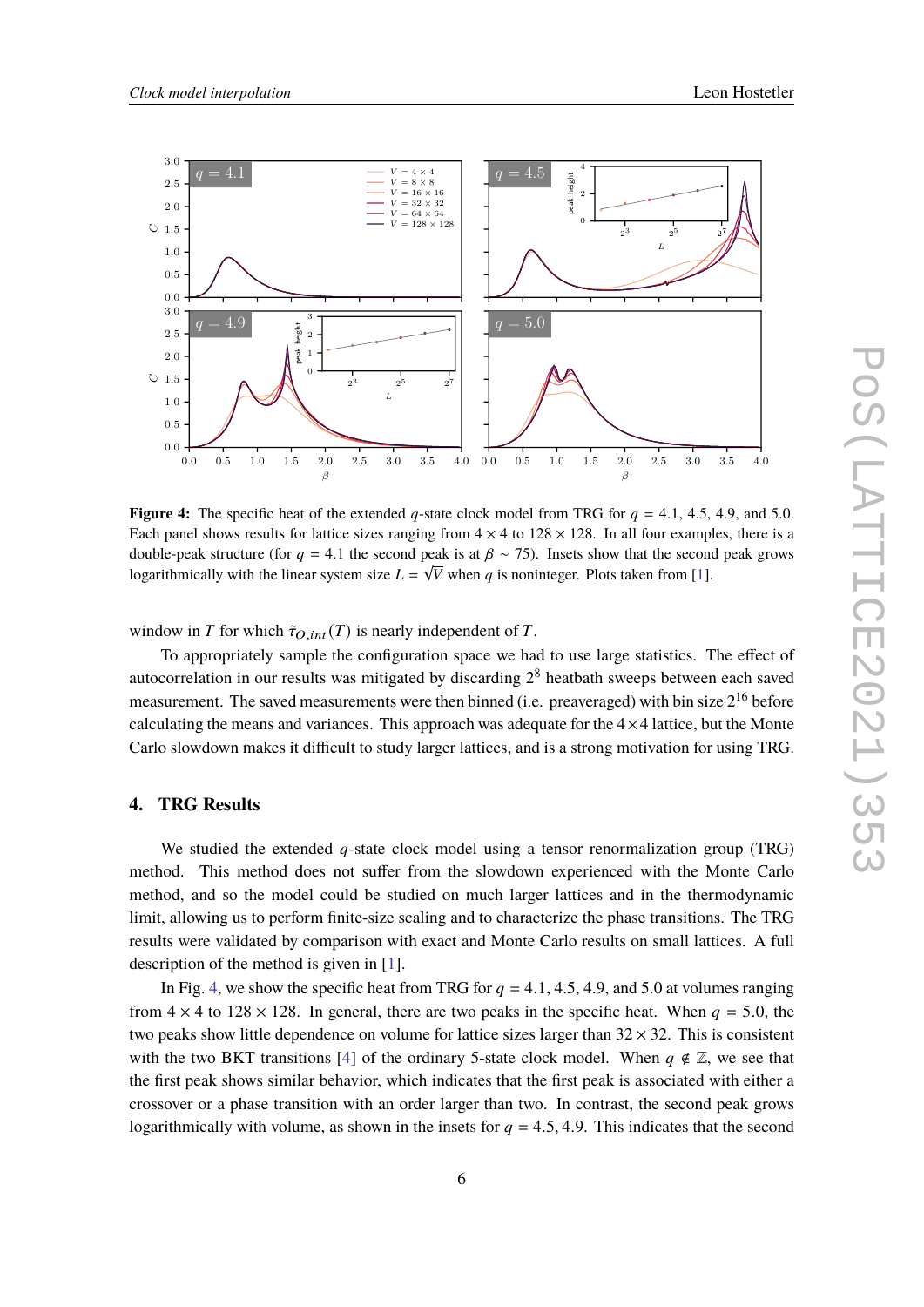<span id="page-6-1"></span>



**Figure 5:** The small- $\beta$  peak of the magnetic susceptibility as a function of  $\beta$  for different values of the external magnetic field  $h$ . The peak height converges to a finite constant value when the external field is taken to zero, indicating that there is no phase transition associated with this peak. In this example,  $q = 4.3$ . Plot taken from [\[1\]](#page-8-0).

**Figure 6:** We plot  $\chi_M/L^{1.75}$  versus  $L(\beta - \beta_c)$  in the vicinity of the large- $\beta$  peak for different lattice sizes. The curves collapse to a single universal curve providing strong evidence that this peak is associated with a critical point of the Ising universality class. In this example,  $q = 4.3$ , we fix  $hL^{15/8} = 40$ , and  $\beta_c \approx 9.3216$  is given by Eq. [\(12\)](#page-6-0). Plot taken from [\[1\]](#page-8-0).

peak is associated with a second-order phase transition. However, to conclusively characterize the phase transitions associated with these two peaks in the extended  $q$ -state clock model, we study the magnetic susceptibility with a weak external field in the thermodynamic limit.

In Fig. [5,](#page-6-1) we show an example of the magnetic susceptibility in the thermodynamic limit and in the vicinity of the first peak for  $q = 4.3$  and several different values of the external magnetic field. As the external field is decreased, the peak height converges to a constant  $\chi_M \approx 1.2$ . Since  $\chi_M$ does not diverge as  $h \to 0$ , there is no phase transition associated with this peak. This is true for all fractional  $q$ , and so for fractional  $q$ , the first peak in the specific heat is associated with a crossover rather than a true phase transition.

Whereas the first peak in the magnetic susceptibility converges to a constant value when the external field h is taken to zero, the second peak diverges. When the peak heights  $\chi_M^*$  of the magnetic susceptibility for small values of h are plotted and a power-law extrapolation to  $h = 0$  is performed, we find that  $\chi^*_{\mathbf{M}} \sim h^{-0.93318(16)}$ . This gives a magnetic critical exponent  $\delta = 14.97(4)$ , which is consistent with the value  $\delta = 15$  associated with BKT and Ising transitions. However, a BKT transition should be accompanied with a continuous critical region, so the divergent large- $\beta$ peak of  $\chi_M$  must be an Ising critical point. In the Ising universality class,  $\chi_M \sim |\beta - \beta_c|^{-\gamma_e} \sim L^{7/4}$ , where  $\gamma_e = 7/4 = 1.75$  is a universal critical exponent. There is a universal function relating  $\chi_M/L^{1.75}$  and  $L(\beta - \beta_c)$  with fixed  $hL^{15/8}$ . In Fig. [6,](#page-6-1) we plot  $\chi_M/L^{1.75}$  versus  $L(\beta - \beta_c)$  for various lattice sizes around the large- $\beta$  peak of  $\chi_M$  for  $q = 4.3$ . We see that the data collapse to a single curve, and this is strong evidence that the large- $\beta$  peak is a critical point of the Ising universality class. Here, the critical point  $\beta_c$  of the extended q-state clock model is approximated by the critical point of a rescaled Ising model,

<span id="page-6-0"></span>
$$
\beta_c \simeq \frac{\ln\left(1+\sqrt{2}\right)}{1-\cos\tilde{\phi}}.\tag{12}
$$

The small angular distance  $\tilde{\phi}$  depends on q and is defined in Eq. [\(3\)](#page-1-3).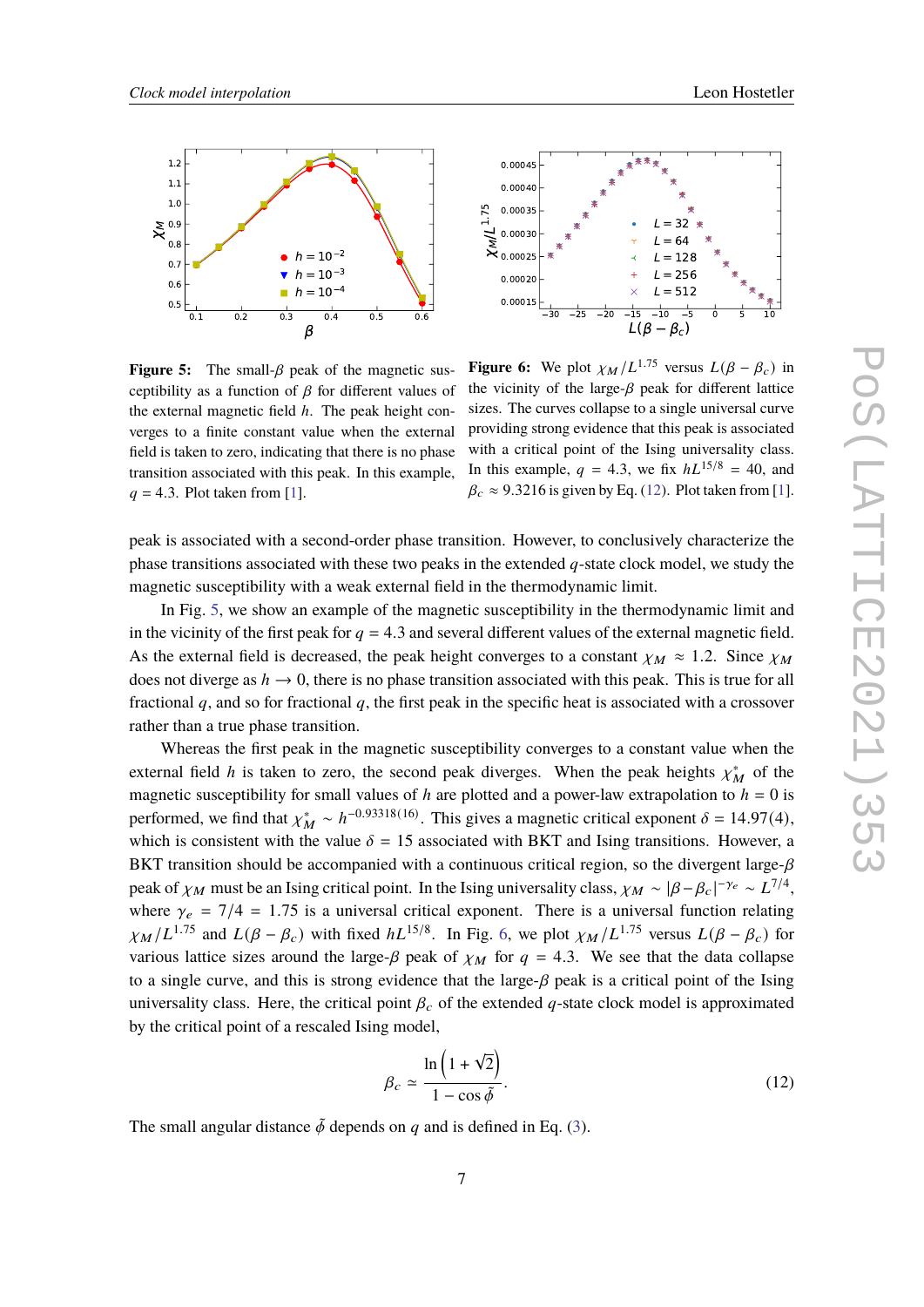<span id="page-7-0"></span>

**Figure 7:** (Left) The phase diagram of the extended q-state clock model as determined by a TRG study of the magnetic susceptibility. For integer  $q$ , the model reduces to the ordinary clock model, which has a second-order phase transition when  $q = 2, 3, 4$  and two BKT transitions when  $q \ge 5$ . For noninteger q, there is a crossover at small  $\beta$ , and a second-order phase transition at larger  $\beta$ . (Right) We outline the 3-dimensional phase diagram of the extended- $O(2)$  model. When  $\gamma = 0$ , the model reduces to the XY model for all values of q. The XY model has a single BKT transition separating a disordered phase at small  $\beta$  from a critical phase at large  $\beta$ . In the  $\gamma = \infty$  plane, the extended- $O(2)$  model reduces to the extended q-state clock model. The phase structure at finite- $\gamma$  will be addressed in future work. Figures taken from [\[1\]](#page-8-0).

## **5. Phase diagram**

For integer  $q$ , the extended  $q$ -state clock model reduces to the well-known ordinary clock model [\[5\]](#page-8-4). For  $q = 2, 3, 4$ , there is a disordered phase and a  $\mathbb{Z}_q$  symmetry-breaking phase separated by a second-order phase transition. For  $q \geq 5$ , there are two BKT transitions [\[4\]](#page-8-3). There is a disordered phase at small- $\beta$ , and a  $\mathbb{Z}_q$  symmetry-breaking phase at large- $\beta$  with a critical phase at intermediate  $\beta$ . For noninteger q, the extended q-state clock model has a double-peak structure in both the specific heat and the magnetic susceptibility. Using TRG, we have shown that the small- $\beta$ peak is associated with a crossover, and the large- $\beta$  peak is associated with a phase transition of the Ising universality class. Thus, we get the phase diagram shown in the left panel of Fig. [7.](#page-7-0)

In the extended- $O(2)$  model, with action given by Eq. [\(1\)](#page-1-0), the phase diagram is threedimensional with parameters  $\beta$ , q, and  $\gamma$ . The  $\gamma = 0$  plane of this model is the XY model for all values of q, and the  $\gamma = \infty$  plane is the extended q-state clock model. Thus, an outline of the phase diagram of this model is given in the right panel of Fig. [7.](#page-7-0) In future work, we will study this model with finite  $\gamma$ .

### **6. Summary and Outlook**

We defined an extended- $O(2)$  model by adding a symmetry breaking term  $\gamma \cos(q\varphi_x)$  to the action of the two-dimensional  $O(2)$  model. In the  $\gamma \to \infty$  limit, the spins are forced into the directions  $0 \le \varphi_x^{(k)} = 2\pi k/q < 2\pi$  with  $k \in \mathbb{Z}$ . We take this limit as the definition of the extended  $q$ -state clock model since in this limit, when  $q$  is integer, the ordinary  $q$ -state clock model is recovered. In this work, we studied the extended  $q$ -state clock model for noninteger  $q$  using Monte Carlo and tensor renormalization group methods. We found that there are two peaks in both the